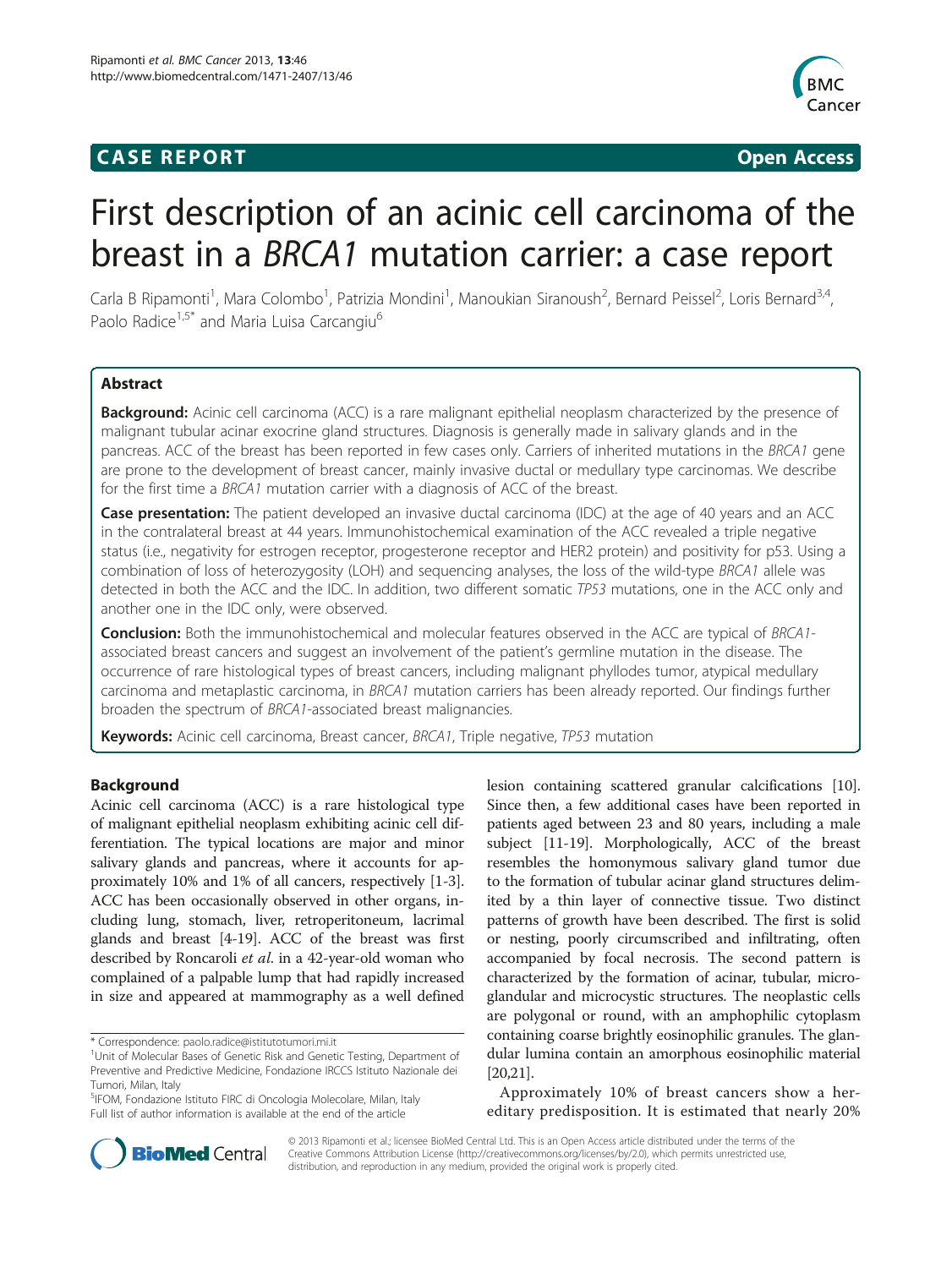to 30% of these hereditary tumors are linked to germline mutations in either the BRCA1 or BRCA2 genes [[22](#page-6-0),[23](#page-6-0)]. BRCA1 mutation carriers face a lifetime risk to develop breast cancer that ranges from 57% to 65% [[24](#page-6-0),[25](#page-6-0)]. The pathological features of breast tumors arising in BRCA1 mutation carriers have been extensively described. They are mostly high grade invasive ductal not otherwise specified (NOS) or medullary type carcinomas. High mitotic index, pushing margins, lymphocytic infiltration and areas of necrosis are frequent findings. Immunoreactivity for estrogen receptor (ER), progesterone receptor (PgR) and for the human epidermal growth factor receptor 2 (HER2) is usually absent [\[26-28\]](#page-6-0). This profile, defined as "triple negative" (TN), has been shown to be highly predictive of the BRCA1 mutation carrier status [[29](#page-6-0)].

BRCA1 is a tumor suppressor gene involved in the control of cell cycle progression and of DNA double strand break (DSB) repair. The vast majority of breast tumors developing in BRCA1 carriers shows inactivation of the wild-type allele by either somatic genetic (mutations or loss of heterozygosity (LOH)) or epigenetic (promoter hypermethylation) changes [\[30](#page-6-0)]. These occurrences lead to the absence of functional BRCA1 protein and, thus, to genetic instability and tumor development. In addition, breast tumors in BRCA1 mutation carriers frequently show mutations of the TP53 gene and/or abnormal expression of the corresponding protein p53 [[31,32\]](#page-6-0).

In this study, we provide the first pathological, immunohistochemical and molecular characterization of a breast tumor of the ACC type developed in a BRCA1 mutation carrier.

# Case presentation

# Clinical course and pathological features

The patient is a 45-year-old woman with a familial history of breast and ovarian carcinomas and other cancers (Figure 1). Her mother died at the age of 50 years from ovarian cancer, and her maternal aunt developed breast cancer at 64 years and ovarian cancer at 72 years. The daughter of the latter patient died at 44 years from a metastatic malignant tumor, consistent with a salivary gland origin. Genetic testing of the patient's maternal aunt identified a constitutional BRCA1 mutation, c.4484 G>T, causing the skipping of exon 14 [\[33,34\]](#page-6-0). Subsequently, the presence of this mutation was ascertained in the subject of this report at the age of 36 years, when still in good health.

Following this finding, clinical examination and instrumental surveillance with mammography, magnetic resonance imaging (MRI) and ultrasonography were initiated according to the institutional protocols for BRCA gene mutation carriers. At the age of 40 years, a poorly differentiated invasive ductal carcinoma (IDC), measuring 25 mm in diameter, was diagnosed in the upper outer quadrant of the right breast. The pathology report described positive immunostaining for ER and PgR and negativity for HER2. A radical mastectomy with sentinel lymph node biopsy was performed. According to the pathological TNM (tumor, node, metastasis) staging system, the tumor was pT2, pN0. The patient received adjuvant chemotherapy with adriamycin, cyclophosphamide, methotrexate and 5-fluorouracil, and hormonal therapy with tamoxifen and luteinizing-hormonereleasing hormone (LH-RH) analogue. At the age of 41 years, two left axillary lymph nodes were biopsied

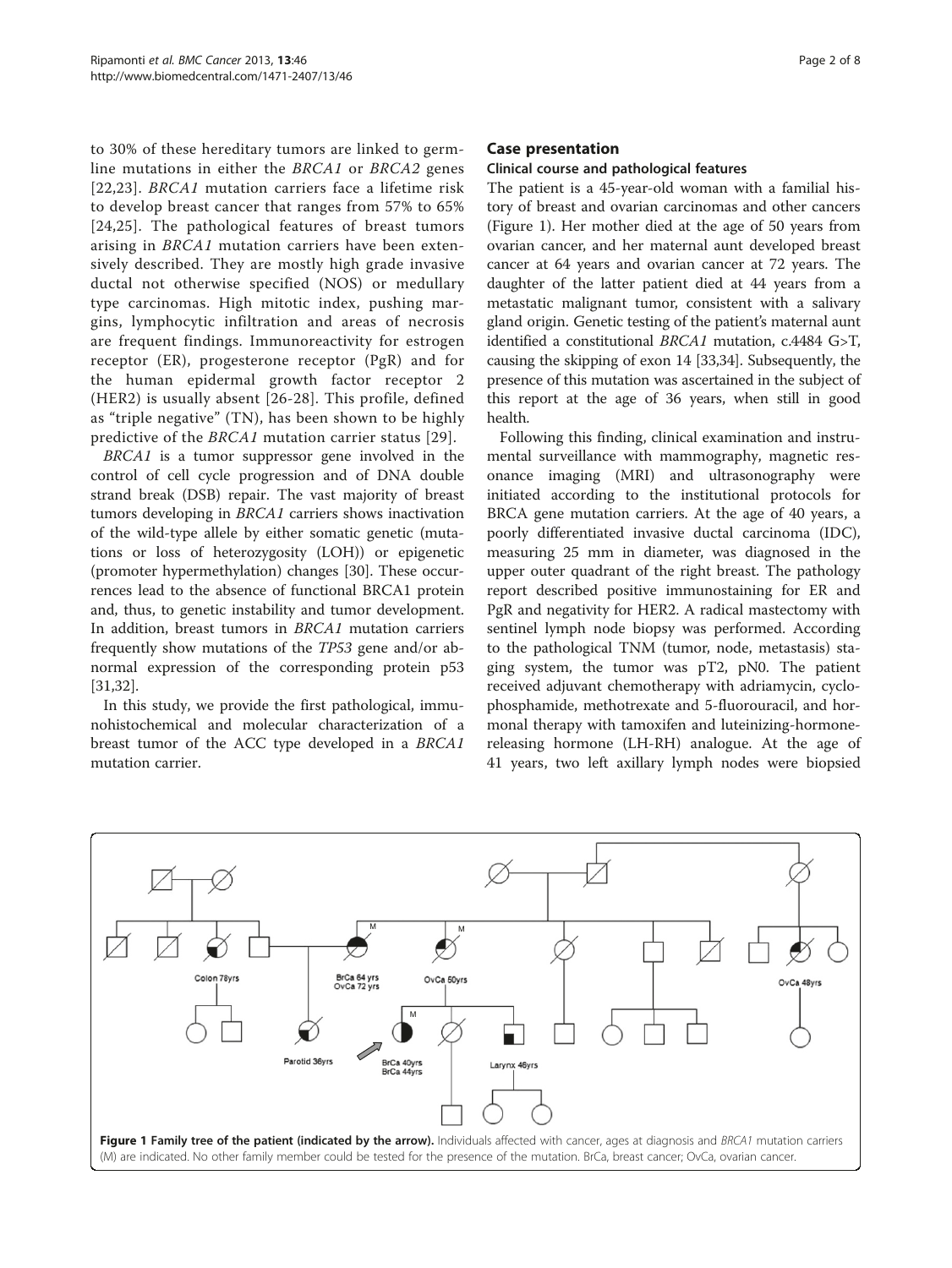and reported as reactive and negative for metastatic tumor. One year later, the patient underwent prophylactic salpingo-oophorectomy and the LH-RH analogue was stopped, whereas the tamoxifen therapy was switched to aromatase inhibitors.

At the age of 44 years, a breast MRI revealed a solid mass with pushing margins in the upper outer quadrant of the left breast. A mammary resection (lumpectomy) was carried out, and the histological diagnosis was made of ACC with a microglandular pattern of growth. On gross examination, the tumor appeared as an ill-defined yellowish firm area measuring 13 mm in its largest dimension. Microscopically, it was characterized by a diffuse tightly packed proliferation of small acinar and glandular structures, frequently intermixed with solid nests of markedly eosinophilic larger cells. The acinar and glandular structures were made of round cells with a finely granular, weakly basophilic, or clear cytoplasm resembling those of acinar cells of salivary glands. The eosinophilic cells showed bright eosinophilic coarse granules resembling those of intestinal Paneth cells (Figure 2A,B).

Immunohistochemical stainings were performed using the streptavidin-biotin peroxidase method, in accordance with the manufacturer's instructions (Table [1\)](#page-3-0). The neoplastic cells were immunohistochemically positive for the S100 protein, epithelial membrane antigen (EMA), p53 (Figure 2C) and alpha-1-antichymotrypsin (AACT) whereas maspin, gross cystic disease fluid protein-15 (GCDFP), ER, PgR and HER2 were negative. Immunostains for actin and calponin did not show myoepithelial differentiation.

Two months later, a radical mastectomy was performed. No residual tumor was found in the remaining parenchymal tissue or in the two microscopically examined lymph nodes. The patient is alive and well 19 months after the surgery, with no evidence of disease and still undergoing hormonal therapy.

A written consent approved by the Ethical Committee of the Fondazione IRCCS Istituto Nazionale dei Tumori, was obtained from the patient to the use of her biological samples for research purposes.

# Genetic investigations

Formaldehyde-fixed, paraffin-embedded surgical specimens of both the ACC and the IDC were retrieved and reviewed by the pathologist. Tumor areas were manually microdissected. DNA was extracted from tumor and normal (peripheral blood leukocytes; PBLs) tissues using commercial kits (QIAGEN). The region corresponding to the BRCA1-associated D17S855 polymorphic microsatellite marker was amplified by polymerase chain reaction (PCR) from the ACC and normal DNA, using a  $5'$ end fluorescent dye labeled forward primer (VWR

Figure 2 Haematoxylin and Eosin staining (A, B) and  $p53$ immunostains (C) of ACC [x10 (A) and x40 (B, C) magnifications].

International). The amplification products were separated by capillary electrophoresis on an ABI 3130 Genetic Analyzer (Applied Biosystems) and analyzed using the Gene Mapper 4.0 software (Applied Biosystems). The ratio between the peak area of the larger allele and that of the smaller allele in tumor DNA (Figure [3](#page-3-0)B) was calculated after normalization on the corresponding ratio in the normal DNA (Figure [3A](#page-3-0)). LOH was assessed in the tumor sample where a strong reduction (ca. 70%)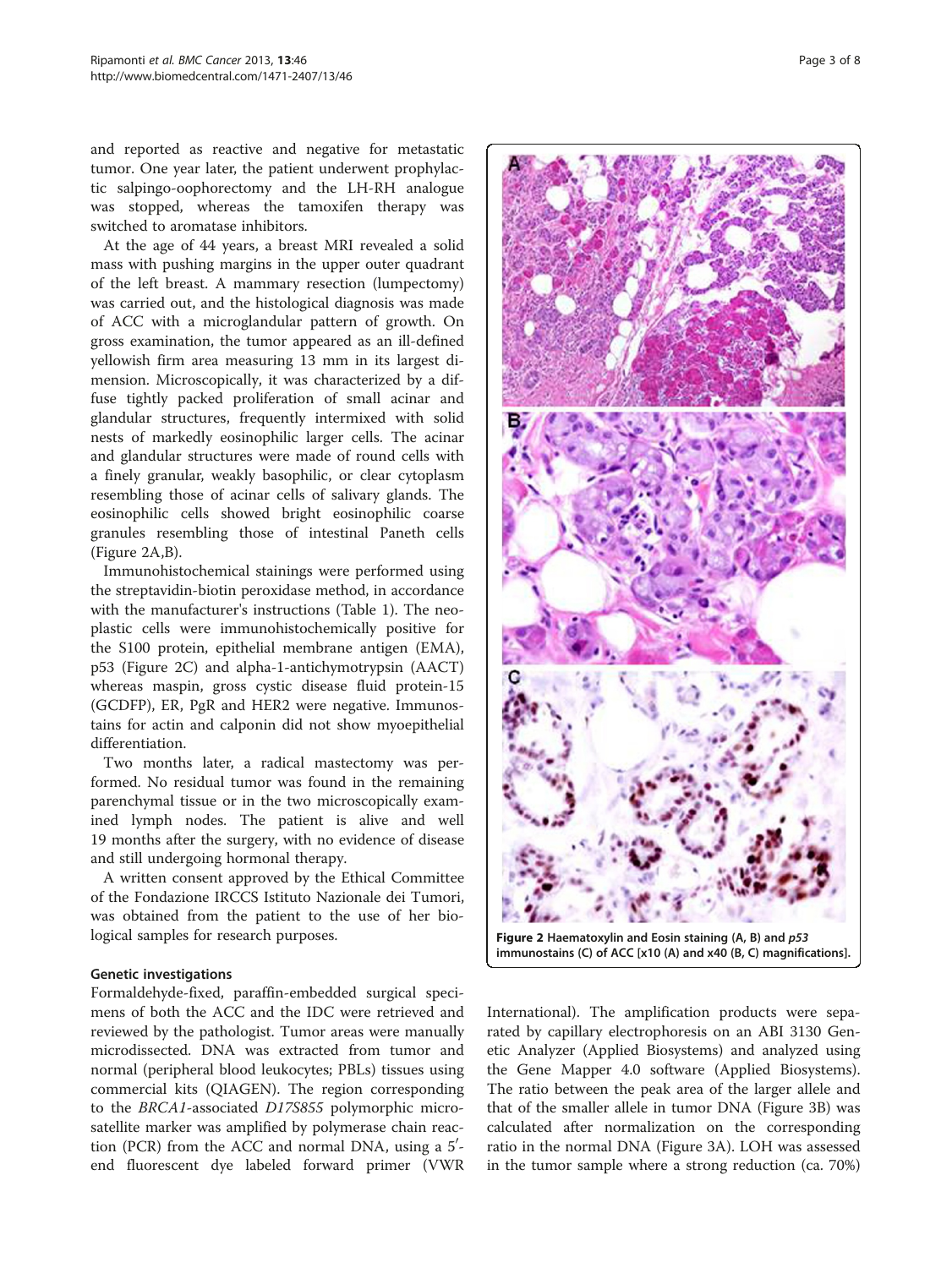<span id="page-3-0"></span>Table 1 Primary antibodies and dilutions used for the immunohistochemical analyses and results

| Antibody to      | Manufacturer    | <b>Dilution</b> | <b>Results</b> |
|------------------|-----------------|-----------------|----------------|
| <b>FR</b>        | Ventana         | ready-to-use    | Negative       |
| PgR              | Ventana         | ready-to-use    | Negative       |
| HER <sub>2</sub> | Dako            | 1:1000          | Negative       |
| S100 protein     | Dako            | 1:2000          | Positive       |
| <b>EMA</b>       | Ventana         | ready-to-use    | Positive       |
| GCDFP15          | Signet          | 1:20            | Negative       |
| P <sub>53</sub>  | Novocastra      | 1:200           | Positive       |
| AACT             | Dako            | 1:1000          | Positive       |
| Actin            | Dako            | 1:400           | Negative       |
| Maspin           | Pharmingen      | 1:500           | Negative       |
| Calponin         | <b>BioGenex</b> | 1:400           | Negative       |

ER, estrogen receptor; PgR, progesterone receptor; HER2, human epidermal growth factor receptor 2; EMA, epithelial membrane antigen; GCDFP15, gross cystic disease fluid protein-15; AACT, alpha-1-antichymotrypsin.

of the peak ratio was observed as compared to normal DNA. To evaluate which BRCA1 allele was lost, we performed the sequence analysis of the genomic region encompassing the BRCA1 constitutional mutation in normal and ACC DNA. The sequence reactions were performed with the ABI PRISM® Big Dye Terminator Cycle Sequencing Kit (Applied Biosystems), run on an ABI 3130 Genetic Analyzer and examined using the Sequencing Analysis Software (Applied Biosystems). A strong reduction of the constitutionally wild-type allele (G) was observed in the ACC (Figure 3E), compared to normal DNA (Figure 3D). Therefore, the ACC presented a bi-allelic inactivation of the BRCA1 gene due to the constitutional mutation coupled with the somatic loss of the wild-type allele.

The sequencing of coding exons (2 to 11) of the TP53 gene in the ACC identified the c.654\_655insGTG mutation (Figure [4B](#page-4-0)), which was not present in the normal DNA (Figure [4A](#page-4-0)). This mutation was previously described in a case of Burkitt lymphoma [[35](#page-6-0)].

Using the above described approaches, loss of the wild-type BRCA1 allele (Figures 3C, 3F) and a TP53 mutation (c.994-1 G>A) (Figure [4](#page-4-0)F) were also observed in the IDC sample. The TP53 mutation was not present in both the normal (Figure [4](#page-4-0)D) and the ACC (Figure [4E](#page-4-0)) DNA. Conversely, the TP53 mutation observed in the ACC was absent in the IDC (Figure [4C](#page-4-0)).

# Discussion

A few studies have recently documented the occurrence of ACCs in patients with hereditary susceptibility to cancer. Five reports have been published describing the development of ACCs of the pancreas in subjects carrying germline mutations in genes predisposing to breast and colon cancers. More specifically, a pancreatic ACC was reported in a BRCA1 male mutation carrier with a family history positive for early-onset breast cancers. The proband had a previous history of papillary renal and colon cancers and was affected with acromegaly [\[36](#page-6-0)]. Skoulidis et al. described ACCs of the pancreas in three subjects with BRCA2 germline mutations and detected LOH at the BRCA2 locus in the tumors [\[37\]](#page-6-0). Furthermore, the diagnosis of pancreatic ACC was made in a 46-year-old male affected with liposarcoma, polyps and hamartomas of the colon, who carried a germline

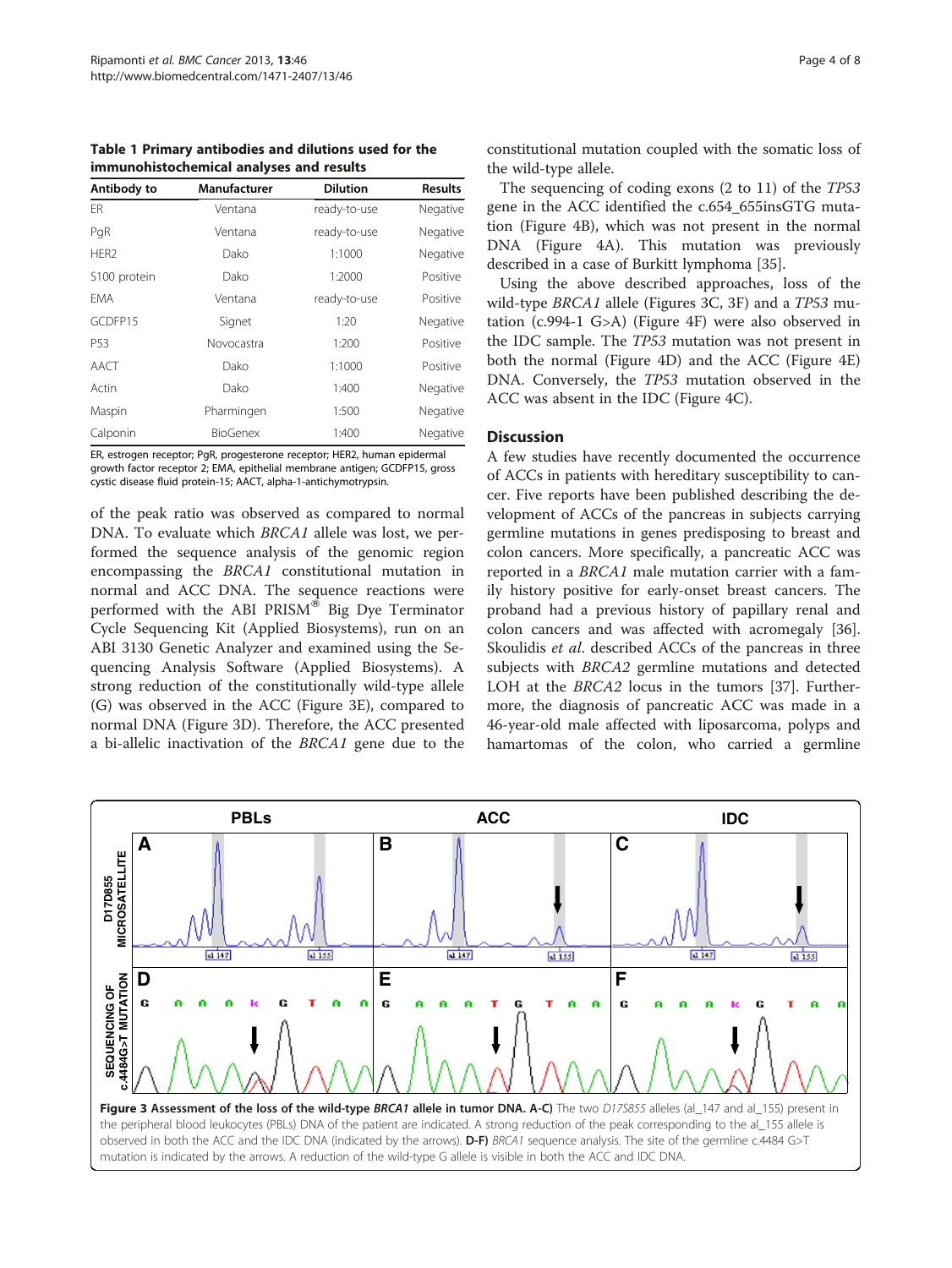mutation in STK11/LKB, the gene causing the Peutz-Jeghers syndrome. By LOH analysis, the authors assessed a link between the loss of the wild-type STK11/LKB1 allele and the onset of the ACC [\[38](#page-7-0)]. Interestingly, no STK11/LKB1 mutation or altered RNA expression were, by contrast, found in five sporadic ACCs of the pancreas [[39\]](#page-7-0). A metastatic ACC of the pancreas was described in a female patient carrying a mutation in MSH6, one of the genes responsible for the Lynch syndrome. The patient had received previous diagnoses of invasive breast cancer, and sebaceous and basal cell carcinomas of the skin [\[40](#page-7-0)]. Finally, germline mutations of PRKAR1A, the gene responsible for the Carney complex, were observed in two patients with pancreatic ACCs. LOH at the gene locus and absence of the corresponding protein expression were observed in tumor cells [\[41](#page-7-0)].

An ACC of the retromolar trigone region was described in a 35-year-old patient with a clinical diagnosis of Cowden disease and a genetic analysis positive for a pathogenic mutation in PTEN [\[42](#page-7-0)]. Cowden disease is characterized by the presence of multiple hamartomas, a

type of malformation mainly affecting the gastrointestinal tract, and an increased susceptibility to breast, thyroid and endometrial cancers [[43\]](#page-7-0).

To the best of our knowledge, our report is the first describing a primary ACC of the mammary gland in a BRCA1 mutation carrier. Histologically, the tumor displayed two populations, one characterized by a microglandular pattern of growth and the other consisting of solid nests of cells. The glandular cells were characterized by basophilic cytoplasm, while the latter showed eosinophilic cytoplasmic granules. The results of immunohistochemical analysis were in accordance with previous reports and confirmed the diagnosis of ACC [\[11-19\]](#page-6-0). In addition, the tumor exhibited a TN phenotype, in agreement with four out of the five previous reports of ACCs of the breast for which the results of ER, PgR and HER2 stains were available [\[13,15,17](#page-6-0)-[19](#page-6-0)].

Molecular characterization detected the loss of the BRCA1 wild-type allele and a TP53 somatic mutation in tumor DNA. The involvement of TP53 in tumor development was confirmed by immunohistochemistry that showed

<span id="page-4-0"></span>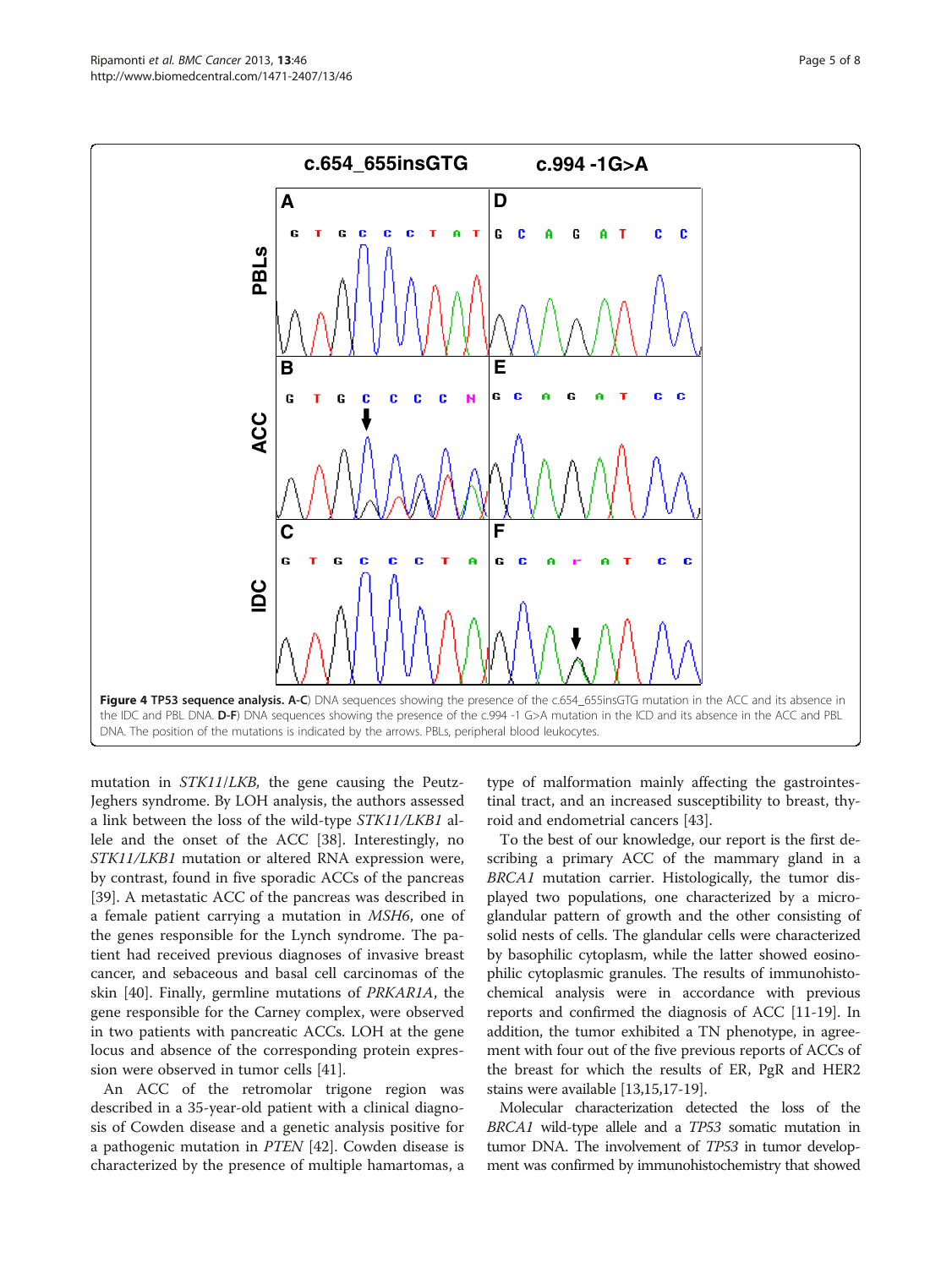positivity for p53. By contrast, the only previously reported ACC of the breast that had been examined for p53 expression tested negative on immunostaining [[13\]](#page-6-0). We also investigated for LOH at BRCA1 locus and for TP53 mutations the DNA extracted from the IDC that the patient had developed few years before the diagnosis of ACC. Like the ACC, the IDC displayed loss of the BRCA1 wild type allele and the somatic TP53 mutation. However, this mutation was different from the one detected in the ACC, indicating a diverse origin of the two tumors. Our results are consistent with the observation that somatic alterations of BRCA1 and TP53 are frequent in breast cancers, particularly those of the TN phenotype [[44,45](#page-7-0)]. Both genes are key players in the control of DNA damage response and their impairment leads to tumor development by inducing, among other mechanisms, genomic instability.

Our findings are consistent with previous studies reporting LOH at BRCA1 locus and TP53 abnormalities as frequent events in breast cancers occurring in BRCA1 mutation carriers [[31](#page-6-0),[32](#page-6-0)]. Therefore, we may argue a causal role of the genetic background of the patient, which made her prone to breast cancer, not only in the development of the IDC, but also in the rare phenotypic expression of the ACC. Interestingly, a considerable proportion (7/14 = 50%) of the previously documented cases of ACC of the breast were of early-onset (age at diagnosis <50 years) [[10-12,14](#page-6-0)-[16,18\]](#page-6-0). This observation suggests the involvement of hereditary factors in at least a fraction of these patients.

Atypical and unusual histologic features of breast cancers in BRCA1 mutation carriers have been reported. A malignant phyllodes tumor was observed in a 43 years-old patient, who tested positive for the c.5095C>T (p.R1699W) missense pathogenic mutation [\[34](#page-6-0)[,46](#page-7-0)]. In addition, Ashida et al. reported an atypical medullary carcinoma of the breast with cartilaginous metaplasia in a young patient with a nonsense mutation in exon 5 [[47\]](#page-7-0). The association of *BRCA1* mutations with other histotypes, commonly grouped under the term of metaplastic breast carcinomas (MBC) and including squamous, adenosquamous and tumors with biphasic morphology carcinomas (so-called carcinosarcomas), was also described. Breuer et al. reported on a young woman, carrying the c.181 T>G (p.C61G) mutation, who had developed bilateral asynchronous squamous breast cancers at 25 and at 28 years of age [\[48](#page-7-0)]. Suspitsin et al. described a mixed epithelial/mesenchimal metaplastic carcinoma that was diagnosed in a 35-year-old female carrier of the c.5266dupC mutation. The molecular analysis revealed the loss of the wild-type BRCA1 allele in both the epithelial and the mesenchymal components of the tumor, supporting the role of BRCA1 in its development [\[49\]](#page-7-0). A low-grade adenosquamous carcinoma of the breast described by Noel et al. was diagnosed in a

49-year-old woman with a previous diagnosis of IDC and the presence of the c.66dupA mutation [\[50\]](#page-7-0). Finally, Rashid et al. reported a biphasic carcinoma composed of sarcomatous and malignant epithelial components in a 22-year-old proband who carried the c.68\_69delAG mutation [[51](#page-7-0)]. With the single exception of the study of Suspitsin *et al.*, the above mentioned reports described a "basal like" phenotype of the tumor tissues, on the basis of the TN status and the positivity by immunohystochemistry of the basal cytokeratin CK5/6. In fact, the majority of BRCA1-related breast cancers express basal cytokeratins [\[27\]](#page-6-0) and the discovery of this status in the MBCs reported to date is in favor of the involvement of BRCA1 in the tumor development.

# Conclusions

We described the first case of a BRCA1 mutation carrier affected with an ACC of the breast, a very rare histological subtype of mammary tumor. Immunohistochemical analyses and molecular investigations of the ACC provided evidences suggestive of an involvement of the constitutional BRCA1 mutation in the pathogenesis of disease. In addition to the present case, studies reporting on malignant phyllodes tumor, atypical medullary carcinoma and MBCs of the breast support the notion that rare histological types of breast cancers can occur in patients with mutations in BRCA1 and that their development is mediated by the presence of such mutations. Further studies are needed to understand which additional factors contribute to make BRCA1 mutation carriers prone to the expression of different breast tumor phenotypes.

#### Consent

Written informed consent was obtained from the patient for publication of this Case report and any accompanying images. A copy of the written consent is available for review by the Editor of this journal.

#### Competing interests

The authors declare that they have no competing interests.

#### Authors' contributions

RCB designed the study, carried out the molecular analyses and drafted the manuscript. CM helped to perform the sequencing analyses and to draw the figures. MP provided technical support. MS and PB retrieved and provided the clinical data. BL performed the BRCA1 mutation screening. RP provided the final editing and approval of the manuscript for publishing. CML made the histological diagnosis, performed the immunohistochemical analyses and contributed to the writing of the manuscript. All authors read and approved the final manuscript.

#### Acknowledgments

The study was supported by a grant from Associazione Italiana per la Ricerca sul Cancro (AIRC)

#### Author details

<sup>1</sup>Unit of Molecular Bases of Genetic Risk and Genetic Testing, Department of Preventive and Predictive Medicine, Fondazione IRCCS Istituto Nazionale dei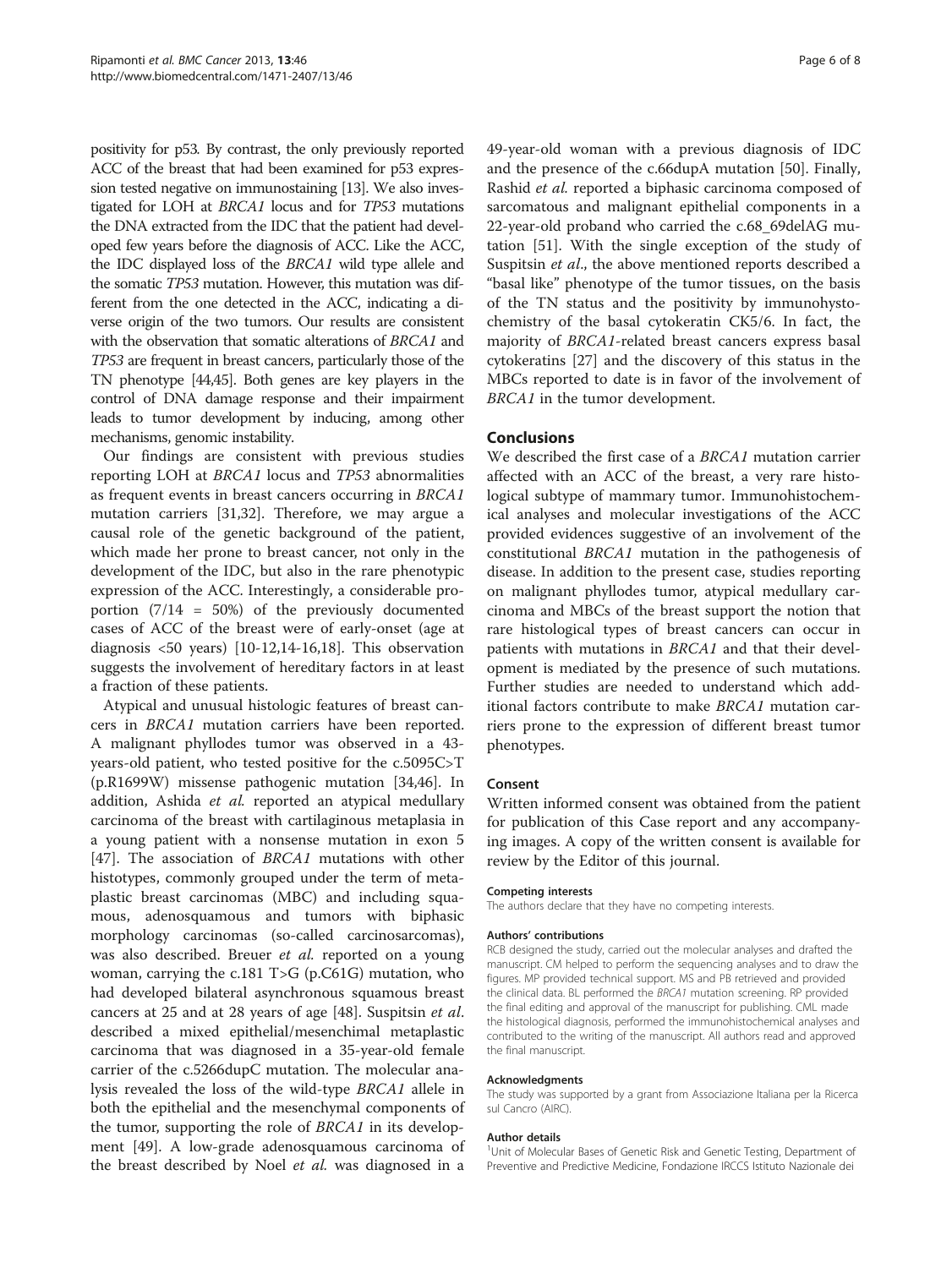<span id="page-6-0"></span>Tumori, Milan, Italy. <sup>2</sup>Unit of Medical Genetics, Department of Preventive and Predictive Medicine, Fondazione IRCCS Istituto Nazionale dei Tumori, Milan, Italy. <sup>3</sup>Division of Experimental Oncology, Istituto Europeo di Oncologia, Milan, Italy. <sup>4</sup>Cogentech, Cancer Genetic Test Laboratory, IFOM-IEO Campus, Milan, Italy. <sup>5</sup>IFOM, Fondazione Istituto FIRC di Oncologia Molecolare, Milan, Italy. <sup>6</sup> Anatomic Pathology Unit 1, Department of Pathology and Laboratory Medicine, Fondazione IRCCS Istituto Nazionale dei Tumori, Milan, Italy.

#### Received: 5 September 2012 Accepted: 30 January 2013 Published: 1 February 2013

#### References

- 1. Hoffman HT, Karnell LH, Robinson RA, Pinkston JA, Menck HR: National cancer data base report on cancer of the head and neck: acinic cell carcinoma. Head Neck 1999, 21:297–309.
- 2. Ordóñez NG: Pancreatic acinar cell carcinoma. Adv Anat Pathol 2001. 8:144–159.
- Holen KD, Klimstra DS, Hummer A, Gonen M, Conlon K, Brennan M, Saltz LB: Clinical characteristics and outcomes from an institutional series of acinar cell carcinoma of the pancreas and related tumors. J Clin Oncol 2002, 15:4673–4678.
- 4. De Rosa G, Zeppa P, Tranfa F, Bonavolontà G: Acinic cell carcinoma arising in a lacrimal gland. First case report. Cancer 1988, 57:1988–1891.
- 5. Rodriguez J, Diment J, Lombardi L, Dominoni F, Tench W, Rosai J: Combined typical carcinoid and acinic cell tumor of the lung: a heretofore unreported occurrence. Hum Pathol 2003, 34:1061–1065.
- 6. Hervieu V, Lombard-Bohas C, Dumortier J, Boillot O, Scoazec JY: Primary acinar cell carcinoma of the liver. Virchows Arch 2008, 452:337–341.
- 7. Ambrosini-Spaltro A, Potì O, De Palma M, Filotico M: Pancreatic-type acinar cell carcinoma of the stomach beneath a focus of pancreatic metaplasia of the gastric mucosa. Hum Pathol 2009, 40:746–749.
- 8. Agaimy A, Kaiser A, Becker K, Bräsen JH, Wünsch PH, Adsay NV, Klöppel G: Pancreatic-type acinar cell carcinoma of the liver: a clinicopathologic study of four patients. Mod Pathol 2011, 24:1620–1626.
- 9. Pesci A, Castelli P, Facci E, Romano L, Zamboni G: Primary retroperitoneal acinar cell cystadenoma. Hum Pathol 2012, 43:446–450.
- 10. Roncaroli F, Lamovec J, Zidar A, Eusebi V: Acinic cell-like carcinoma of the breast. Virchows Arch 1996, 429:69–74.
- 11. Shimao K, Haga S, Shimizu T, Imamura H, Watanabe O, Kinoshita J, Nagumo H, Utada Y, Okabe T, Kajiwara T, Oshibe N, Aiba M: Acinic cell adenocarcinoma arising in the breast of a young male: a clinicopathological. Immunohistochemical and ultrastructural study. Breast Cancer 1998, 5:77–81.
- 12. Damiani S, Pasquinelli G, Lamovec J, Peterse JL, Eusebi V: Acinic cell carcinoma of the breast: an immunohistochemical and ultrastructural study. Virchows Arch 2000, 437:74–81.
- 13. Schmitt FC, Ribeiro CA, Alvarenga S, Lopes JM: Primary acinic cell-like carcinoma of the breast-a variant with good prognosis? Histopathology 2000, 3:286–289.
- 14. Coyne JD, Dervan PA: Primary acinic cell carcinoma of the breast. J Clin Pathol 2002, 55:545-547.
- 15. Elster EA, Markusic J, Ball R, Soballe P, Henry M, Louie A, Clare S: Primary acinic cell carcinoma of the breast. Am Surg 2002, 68:993-995.
- 16. Peintinger F, Leibl S, Reitsamer R, Moinfar F: Primary acinic cell carcinoma of the breast: a case report with long-term follow-up and review of the literature. Histopathology 2004, 45:645–648.
- 17. Tanahashi C, Yabuki S, Akamine N, Yatabe Y, Ichihara S: Pure acinic cell carcinoma of the breast in an 80-year-old Japanese woman. Pathol Int 2007, 57:43–46.
- 18. Chang ED, Lee EJ, Lee AW, Kim JS, Kang CS: Primary acinic cell carcinoma of the breast: a case report with an immunohistochemical and ultrastructural studies. J Breast Cancer 2011, 14:160-164
- 19. Sakuma T, Mimura A, Tanigawa N, Takamizu R: Fine needle aspiration cytology of acinic cell carcinoma of the breast. Cytopathology 2012, doi[:10.1111/j.1365-2303.2012.00996.x](http://dx.doi.org/10.1111/j.1365-2303.2012.00996.x). Epub ahead of print.
- 20. Pia-Foschini M, Reis-Filho JS, Eusebi V, Lakhani SR: Salivary gland-like tumours of the breast: surgical and molecular pathology. J Clin Pathol 2003, 56:497–506.
- 21. Foschini MP, Krausz T: Salivary gland-type tumors of the breast: a spectrum of benign and malignant tumors including "triple negative

carcinomas" of low malignant potential. Semin Diagn Pathol 2010, 27:77–90.

- 22. Stratton MR, Rahman N: The emerging landscape of breast cancer susceptibility. Nat Genet 2008, 40:17–22.
- 23. Mavaddat N, Rebbeck TR, Lakhani SR, Easton DF, Antoniou AC: Incorporating tumour pathology information into breast cancer risk prediction algorithms. Breast Cancer Res 2010, 12:R28.
- Antoniou A, Pharoah PD, Narod S, Risch HA, Eyfjord JE, Hopper JL, Loman N, Olsson H, Johannsson O, Borg A, Pasini B, Radice P, Manoukian S, Eccles DM, Tang N, Olah E, Anton-Culver H, Warner E, Lubinski J, Gronwald J, Gorski B, Tulinius H, Thorlacius S, Eerola H, Nevanlinna H, Syrjäkoski K, Kallioniemi OP, Thompson D, Evans C, Peto J, et al: Average risks of breast and ovarian cancer associated with BRCA1 or BRCA2 mutations detected in case Series unselected for family history: a combined analysis of 22 studies. Am J Hum Genet 2003, 72:1117-1130.
- 25. Chen S, Parmigiani G: Meta-analysis of BRCA1 and BRCA2 penetrance. J Clin Oncol 2007, 25:1329–1333.
- 26. Lakhani SR, Van De Vijver MJ, Jacquemier J, Anderson TJ, Osin PP, McGuffog L, Easton DF: The pathology of familial breast cancer: predictive value of immunohistochemical markers estrogen receptor, progesterone receptor, HER-2, and p53 in patients with mutations in BRCA1 and BRCA2. J Clin Oncol 2002, 20:2310–2318.
- 27. Lakhani SR, Reis-Filho JS, Fulford L, Penault-Llorca F, van der Vijver M, Parry S, Bishop T, Benitez J, Rivas C, Bignon YJ, Chang-Claude J, Hamann U, Cornelisse CJ, Devilee P, Beckmann MW, Nestle-Krämling C, Daly PA, Haites N, Varley J, Lalloo F, Evans G, Maugard C, Meijers-Heijboer H, Klijn JG, Olah E, Gusterson BA, Pilotti S, Radice P, Scherneck S, Sobol H, et al: Prediction of BRCA1 status in patients with breast cancer using estrogen receptor and basal phenotype. Clin Cancer Res 2005, 11:5175–5180.
- 28. Palacios J, Honrado E, Osorio A, Cazorla A, Sarrió D, Barroso A, Rodríguez S, Cigudosa JC, Diez O, Alonso C, Lerma E, Dopazo J, Rivas C, Benítez J: Phenotypic characterization of BRCA1 and BRCA2 tumors based in a tissue microarray study with 37 immunohistochemical markers. Breast Cancer Res Treat 2005, 90:5–14.
- 29. Mavaddat N, Barrowdale D, Andrulis IL, Domchek SM, Eccles D, Nevanlinna H, Ramus SJ, Spurdle A, Robson M, Sherman M, Mulligan AM, Couch FJ, Engel C, McGuffog L: Consortium of Investigators of Modifiers of BRCA1/ 2: Pathology of breast and ovarian cancers among BRCA1 and BRCA2 mutation carriers: results from the Consortium of Investigators of Modifiers of BRCA1/2 (CIMBA). Cancer Epidemiol Biomarkers Prev 2012, 21:134–147.
- 30. Honrado E, Benítez J, Palacios J: The molecular pathology of hereditary breast cancer: genetic testing and therapeutic implications. Mod Pathol 2005, 18:1305–1320.
- 31. Greenblatt MS, Chappuis PO, Bond JP, Hamel N, Foulkes WD: TP53 mutations in breast cancer associated with BRCA1 or BRCA2 germ-line mutations: distinctive spectrum and structural distribution. Cancer Res 2001, 61:4092–4097.
- 32. Colombo M, Giarola M, Mariani L, Ripamonti CB, De Benedetti V, Sardella M, Losa M, Manoukian S, Peissel B, Pierotti MA, Pilotti S, Radice P: Cyclin D1 expression analysis in familial breast cancers may discriminate BRCAX from BRCA2-linked cases. Mod Pathol 2008, 21:1262–1270.
- Yang Y, Swaminathan S, Martin BK, Sharan SK: Aberrant splicing induced by missense mutations in BRCA1: clues from a humanized mouse model. Hum Mol Genet 2003, 12:2121–2131.
- 34. Easton DF, Deffenbaugh AM, Pruss D, Frye C, Wenstrup RJ, Allen-Brady K, Tavtigian SV, Monteiro AN, Iversen ES, Couch FJ, Goldgar DE: A systematic genetic assessment of 1,433 sequence variants of unknown clinical significance in the BRCA1 and BRCA2 breast cancer-predisposition genes. Am J Hum Genet 2007, 8:873-883.
- 35. Petitjean A, Mathe E, Kato S, Ishioka C, Tavtigian SV, Hainaut P, Olivier M: Impact of mutant p53 functional properties on TP53 mutation patterns and tumor phenotype: lessons from recent developments in the IARC TP53 database. Hum Mutat 2007, 28:622–629.
- 36. Lowery MA, Kelsen DP, Stadler ZK, Yu KH, Janjigian YY, Ludwig E, D'Adamo DR, Salo-Mullen E, Robson ME, Allen PJ, Kurtz RC, O'Reilly EM: An emerging entity: pancreatic adenocarcinoma associated with a known BRCA mutation: clinical descriptors, treatment implications, and future directions. Oncologist 2011, 16:1397–1402.
- 37. Skoulidis F, Cassidy LD, Pisupati V, Jonasson JG, Bjarnason H, Eyfjord JE, Karreth FA, Lim M, Barber LM, Clatworthy SA, Davies SE, Olive KP, Tuveson